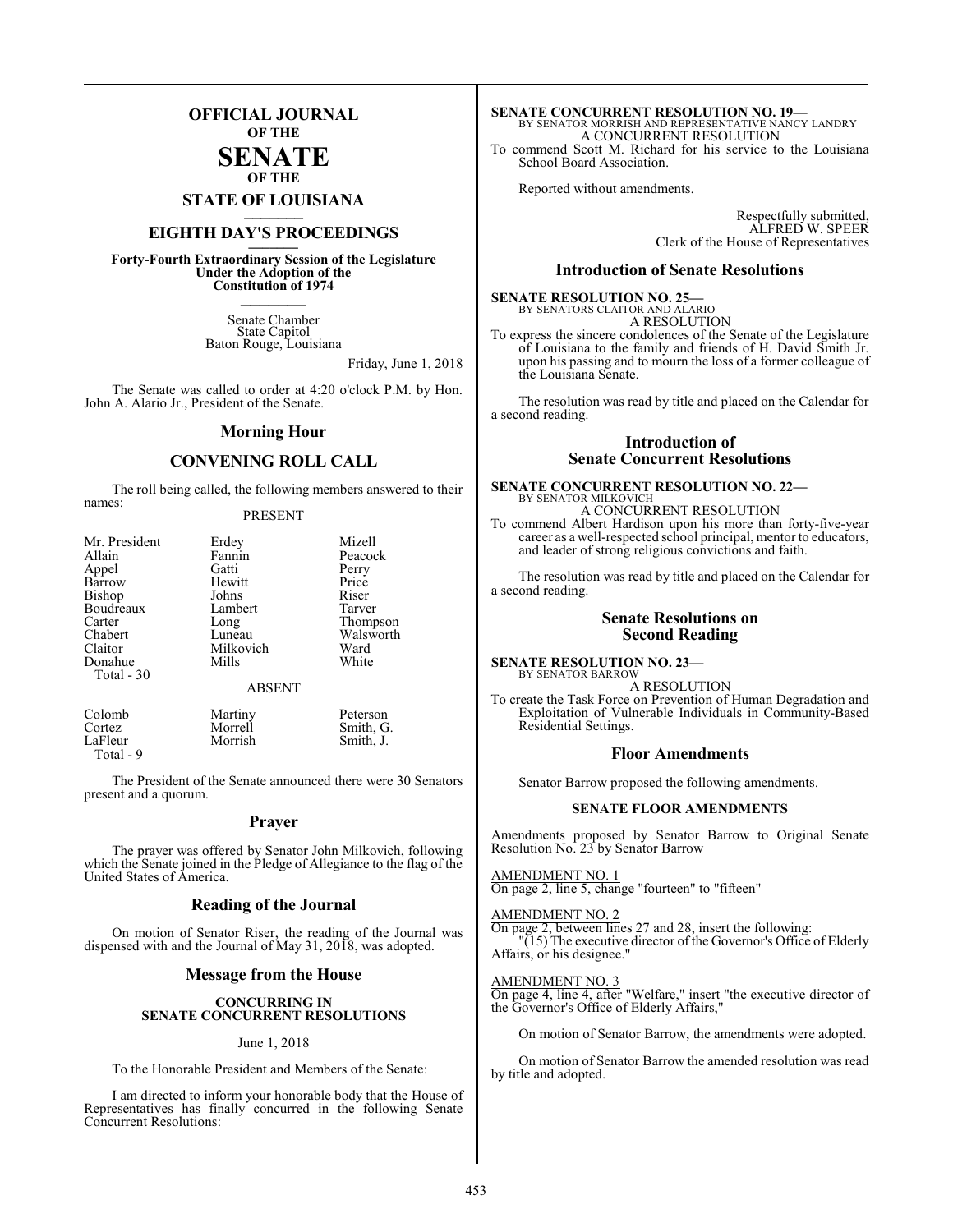June 1, 2018

#### **SENATE RESOLUTION NO. 24—**

BY SENATORS JOHNS, MORRISH AND JOHN SMITH A RESOLUTION To commend Jackson William "J.W." Stine on the historic and

memorable occasion of his one hundredth birthday.

On motion of Senator Johns the resolution was read by title and adopted.

#### **Senate Concurrent Resolutions on Second Reading**

**SENATE CONCURRENT RESOLUTION NO. 20—**

BY SENATOR LONG A CONCURRENT RESOLUTION To commend, posthumously, Paul Candies upon being named to the 2018 Louisiana Sports Hall of Fame.

The concurrent resolution was read by title. Senator Long moved to adopt the Senate Concurrent Resolution.

#### **ROLL CALL**

The roll was called with the following result:

#### YEAS

| Mr. President | Fannin        | Peacock   |
|---------------|---------------|-----------|
| Allain        | Gatti         | Perry     |
| Appel         | Hewitt        | Price     |
| Barrow        | Johns         | Riser     |
| <b>Bishop</b> | Lambert       | Tarver    |
| Boudreaux     | Long          | Thompson  |
| Carter        | Luneau        | Walsworth |
| Chabert       | Milkovich     | Ward      |
| Claitor       | Mills         | White     |
| Donahue       | Mizell        |           |
| Erdey         | Morrell       |           |
| Total - 31    |               |           |
|               | <b>NAYS</b>   |           |
| Total - 0     |               |           |
|               | <b>ABSENT</b> |           |
| Colomb        | Martiny       | Smith, G. |
| Cortez        | Morrish       | Smith, J. |
| LaFleur       | Peterson      |           |

Total - 8

The Chair declared the Senate adopted the Senate Concurrent Resolution and ordered it sent to the House.

#### **SENATE CONCURRENT RESOLUTION NO. 21—** BY SENATOR MORRISH AND REPRESENTATIVE NANCY LANDRY A CONCURRENT RESOLUTION

To commend Scott M. Richard for his service to the Louisiana School Boards Association.

The concurrent resolution was read by title. Senator Johns moved to adopt the Senate Concurrent Resolution.

#### **ROLL CALL**

The roll was called with the following result:

#### YEAS

| Mr. President | Fannin  | Peacock  |
|---------------|---------|----------|
| Allain        | Gatti   | Perry    |
| Appel         | Hewitt  | Price    |
| Barrow        | Johns   | Riser    |
| Bishop        | Lambert | Tarver   |
| Boudreaux     | Long    | Thompson |

## **Page 2 SENATE 8th DAY'S PROCEEDINGS**

| Carter<br>Chabert<br>Claitor<br>Donahue<br>Erdey<br>Total $-31$ | Luneau<br>Milkovich<br>Mills<br>Mizell<br>Morrell<br><b>NAYS</b> | Walsworth<br>Ward<br>White |
|-----------------------------------------------------------------|------------------------------------------------------------------|----------------------------|
| Total $-0$                                                      | <b>ABSENT</b>                                                    |                            |
| Colomb<br>Cortez<br>LaFleur                                     | Martiny<br>Morrish<br>Peterson                                   | Smith, G.<br>Smith, J.     |

The Chair declared the Senate adopted the Senate Concurrent Resolution and ordered it sent to the House.

#### **Message from the House**

#### **ASKING CONCURRENCE IN HOUSE CONCURRENT RESOLUTIONS**

#### June 1, 2018

To the Honorable President and Members of the Senate:

I am directed to inform your honorable body that the House of Representatives has finally passed and asks your concurrence in the following House Concurrent Resolutions:

HCR No. 3

Total - 8

Respectfully submitted, ALFRED W. SPEER Clerk of the House of Representatives

#### **House Concurrent Resolutions on First Reading**

#### **HOUSE CONCURRENT RESOLUTION NO. 3—** BY REPRESENTATIVE MCFARLAND A CONCURRENT RESOLUTION

To create a task force to study and make recommendations relative to state and local regulations, fees, and taxes on commercial transporters of oilfield and agricultural products and the funding of repairs to parish roads used by such transporters and to submit a written report of its findings and recommendations to the House Committee on Transportation, Highways and Public Works and the Senate Committee on Transportation, Highways, and Public Works not later than January 31, 2019.

The resolution was read by title and placed on the Calendar for a second reading.

#### **House Concurrent Resolutions on Second Reading**

**HOUSE CONCURRENT RESOLUTION NO. 2—** BY REPRESENTATIVES BILLIOT, CONNICK, AND LYONS AND SENATOR ALARIO

A CONCURRENT RESOLUTION To express the condolences of the Legislature of Louisiana upon the death of Oristile Horace "O.H." Guidry, III.

The resolution was read by title. Senator Peacock moved to concur in the House Concurrent Resolution.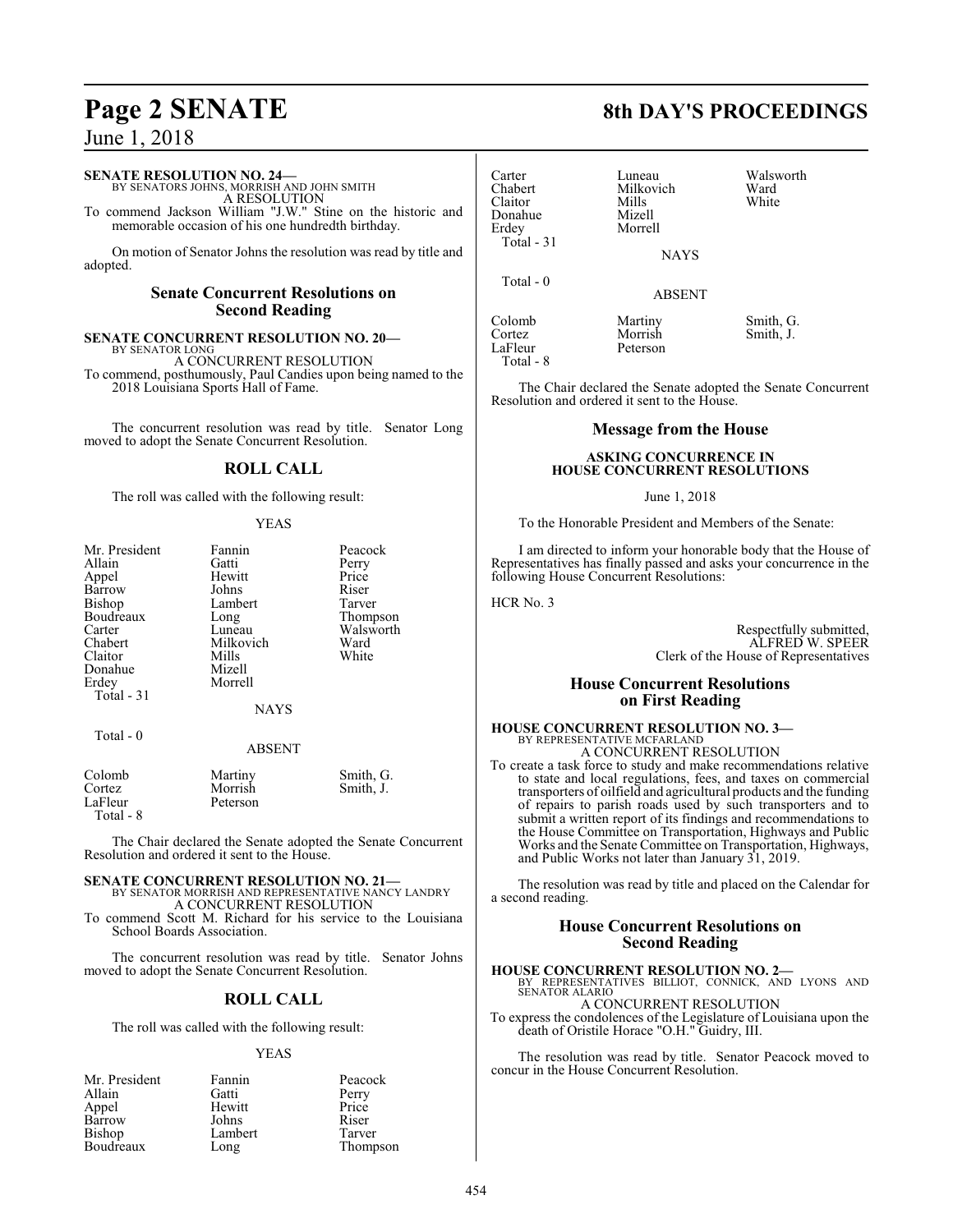## **ROLL CALL**

The roll was called with the following result:

#### YEAS

| Mr. President |             | Mizell    |
|---------------|-------------|-----------|
|               | Erdey       |           |
| Allain        | Fannin      | Peacock   |
| Appel         | Gatti       | Perry     |
| Barrow        | Hewitt      | Price     |
| Bishop        | Johns       | Riser     |
| Boudreaux     | Lambert     | Tarver    |
| Carter        | Long        | Thompson  |
| Chabert       | Luneau      | Walsworth |
| Claitor       | Milkovich   | Ward      |
| Donahue       | Mills       | White     |
| Total $-30$   |             |           |
|               | <b>NAYS</b> |           |

Total - 0

#### ABSENT

| Colomb    | Martiny | Peterson  |
|-----------|---------|-----------|
| Cortez    | Morrell | Smith, G. |
| LaFleur   | Morrish | Smith, J. |
| Total - 9 |         |           |

The Chair declared the Senate concurred in the House Concurrent Resolution and ordered it returned to the House.

#### **Reports of Committees**

The following reports of committees were received and read:

#### **REPORT OF COMMITTEE ON**

#### **REVENUE AND FISCAL AFFAIRS**

Senator Jean-Paul "JP" Morrell, Chairman on behalf of the Committee on Revenue and Fiscal Affairs, submitted the following report:

#### June 1, 2018

To the President and Members of the Senate:

I am directed by your Committee on Revenue and Fiscal Affairs to submit the following report:

#### **HOUSE BILL NO. 13—**

BY REPRESENTATIVE JACKSON AN ACT

To amend and reenact Section 6 of Act No. 123 of the 2015 Regular Session of the Legislature, relative to corporate income tax; to provide relative to certain exclusions, exemptions, and deductions; to provide for the effectiveness of reductions; to provide for applicability; to provide for an effective date; and to provide for related matters.

Reported favorably.

#### **HOUSE BILL NO. 17—** BY REPRESENTATIVE FOIL

AN ACT

To amend and reenact R.S. 47:339(A)(2) and (B)(3) and to enact R.S. 47:301(4)(m), relative to sales and use tax; to provide with respect to collection and reporting of sales and use taxes; to

# **8th DAY'S PROCEEDINGS Page 3 SENATE** June 1, 2018

provide for the definition of dealer; to provide for effectiveness; and to provide for related matters.

Reported with amendments.

Respectfully submitted, JEAN-PAUL "JP" MORRELL Chairman

#### **House Bills and Joint Resolutions on Second Reading Just Reported by Committees**

Senator Morrell asked for and obtained a suspension of the rules to take up House Bills and Joint Resolutions just reported by Committees.

**HOUSE BILL NO. 13—** BY REPRESENTATIVE JACKSON AN ACT

To amend and reenact Section 6 of Act No. 123 of the 2015 Regular Session of the Legislature, relative to corporate income tax; to provide relative to certain exclusions, exemptions, and deductions; to provide for the effectiveness of reductions; to provide for applicability; to provide for an effective date; and to provide for related matters.

Reported favorably by the Committee on Revenue and Fiscal Affairs. The bill was read by title and referred to the Legislative Bureau.

#### **HOUSE BILL NO. 17—**

BY REPRESENTATIVE FOIL AN ACT

To amend and reenact R.S. 47:339(A)(2) and (B)(3) and to enact R.S.  $47:301(4)(m)$ , relative to sales and use tax; to provide with respect to collection and reporting of sales and use taxes; to provide for the definition of dealer; to provide for effectiveness; and to provide for related matters.

Reported with amendments by the Committee on Revenue and Fiscal Affairs.

#### **SENATE COMMITTEE AMENDMENTS**

Amendments proposed by Senate Committee on Revenue and Fiscal Affairs to Reengrossed House Bill No. 17 by Representative Foil

AMENDMENT NO. 1

On page 1, line 2, after "R.S. 47:301(4)(m)" insert "and 302(W)(6)"

\* \* \*

(6) Until the establishment of the Louisiana Sales and Use Tax Commission for Remote Sellers pursuant to R.S. 47:339(A)(2) and  $(B)(2)$ , dealers as defined in R.S. 47:301(4)(m), shall specifically collect the additional tax authorized by Subsection K of this Section and shall file all applicable sales and use tax returns. In consultation with the commission, the secretary of the Department of Revenue

AMENDMENT NO. 2 On page 1, line 8, delete "is" and insert "and 302(W)(6) are"

#### AMENDMENT NO. 3

On page 2, between lines 12 and 13 insert: "§302. Imposition of tax

W. \* \* \*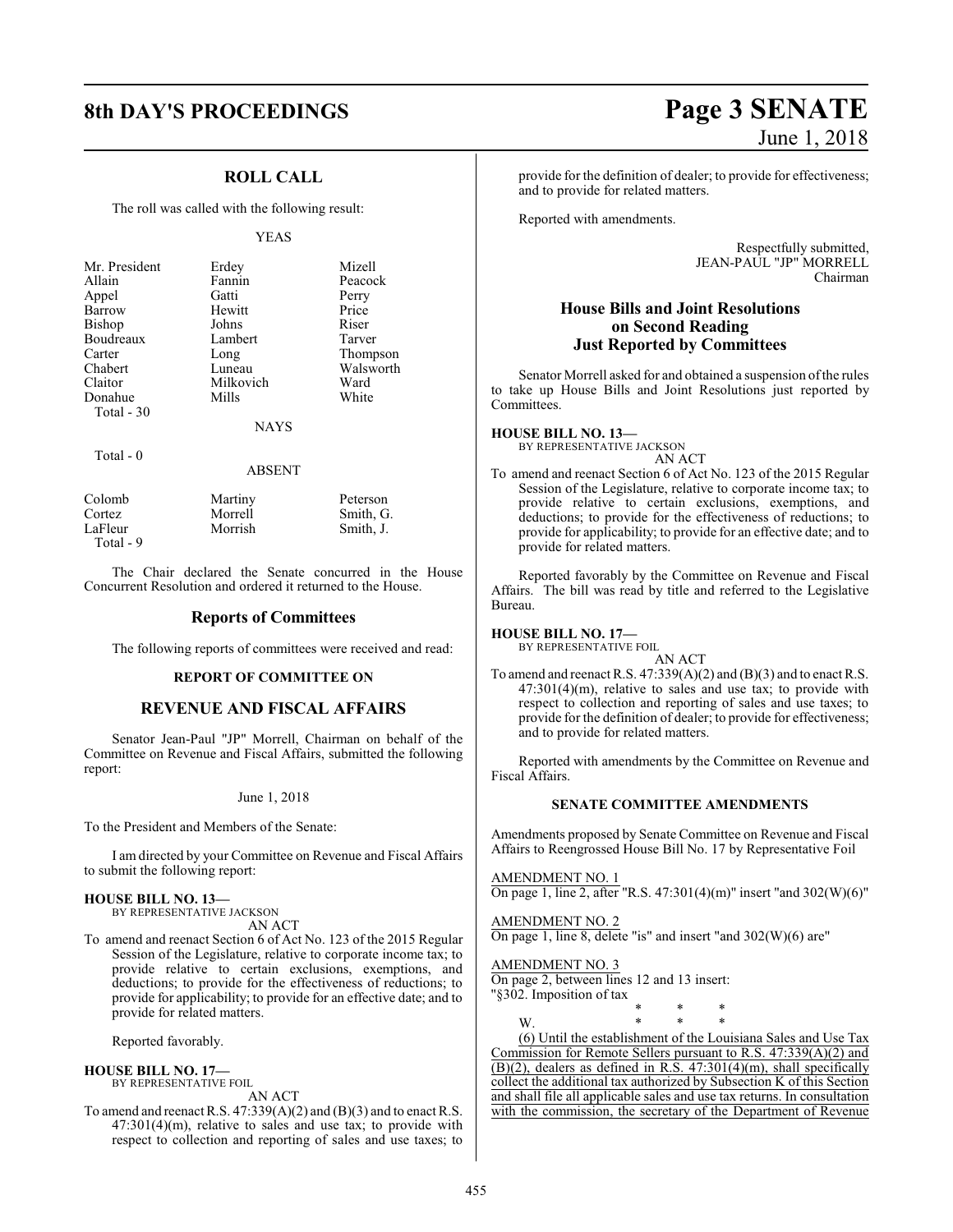## June 1, 2018

shall publish notification of the establishment date of the Louisiana Sales and Use Tax Commission for Remote Sellers in a policy statement as authorized by LAC 61:III.101. \* \* \*"

On motion of Senator Morrell, the committee amendment was adopted. The amended bill was read by title and referred to the Legislative Bureau.

## **Privileged Report of the Legislative Bureau**

June 1, 2018

To the President and Members of the Senate:

I am directed by your Legislative Bureau to submit the following report:

The following instruments are approved as to construction and duplication.

#### **HOUSE BILL NO. 13—** BY REPRESENTATIVE JACKSON

AN ACT

To amend and reenact Section 6 of Act No. 123 of the 2015 Regular Session of the Legislature, relative to corporate income tax; to provide relative to certain exclusions, exemptions, and deductions; to provide for the effectiveness of reductions; to provide for applicability; to provide for an effective date; and to provide for related matters.

Reported without amendments.

#### **HOUSE BILL NO. 17—** BY REPRESENTATIVE FOIL

AN ACT

To amend and reenact R.S. 47:339(A)(2) and (B)(3) and to enact R.S. 47:301(4)(m), relative to sales and use tax; to provide with respect to collection and reporting of sales and use taxes; to provide for the definition of dealer; to provide for effectiveness; and to provide for related matters.

Reported without amendments.

Respectfully submitted, DANIEL R. MARTINY Chairman

## **Adoption of Legislative Bureau Report**

On motion of Senator Tarver, the Bills and Joint Resolutions were read by title and passed to a third reading.

## **Rules Suspended**

#### **Introduction of Senate Resolutions**

#### **SENATE RESOLUTION NO. 26—**

BY SENATOR MILKOVICH A RESOLUTION

To commend David Perkins, recent Louisiana National Guard recruit, upon his good Samaritan effort to assist two stranded motorists that unfortunately resulted in a broken arm for the helpful young man.

## **Page 4 SENATE 8th DAY'S PROCEEDINGS**

The resolution was read by title and placed on the Calendar for a second reading.

#### **Introduction of Senate Concurrent Resolutions**

#### **SENATE CONCURRENT RESOLUTION NO. 23—** BY SENATOR PETERSON

A CONCURRENT RESOLUTION To commend Lynda Woolard, president ofthe Independent Women's Organization in New Orleans, for her service as president and on her achievements in supporting Democratic candidates as well as in lobbying the legislature on issues.

The resolution was read by title and placed on the Calendar for a second reading.

#### **Privileged Report of the Committee on Senate and Governmental Affairs**

## **ENROLLMENTS**

Senator Peterson, Chairman on behalf of the Committee on Senate and Governmental Affairs, submitted the following report:

June 1, 2018

To the President and Members of the Senate:

I am directed by your Committee on Senate and Governmental Affairs to submit the following report:

The following Senate Resolutions have been properly enrolled:

#### **SENATE RESOLUTION NO. 9—**

BY SENATOR BOUDREAUX A RESOLUTION

To declare Saturday, June 30, 2018, Kenneth L. Roberts Sr. Day in Louisiana, in recognition of his immensely successful and deservedly celebrated career training quarter horses to race, primarily in his home state of Louisiana.

#### **SENATE RESOLUTION NO. 10—** BY SENATOR LUNEAU

A RESOLUTION

To commend Kylie Renee Walleser-Bush for her participation in the Pillow Pets project and her unselfish actions to bring comfort, good wishes, and encouragement to those children spending Christmas in the hospital.

#### **SENATE RESOLUTION NO. 11—** BY SENATOR PRICE

#### A RESOLUTION

To commend the Ascension Catholic High School Bulldogs baseball team on winning the Louisiana High School Athletic Association Division IV state championship.

#### **SENATE RESOLUTION NO. 12—**

BY SENATOR CARTER A RESOLUTION

To declare June 1, 2018, as National Gun Violence Awareness Day.

#### **SENATE RESOLUTION NO. 13—**

#### BY SENATOR CORTEZ A RESOLUTION

To commend and congratulate Rosabell Perron Boudreaux on the occasion of her 100th birthday.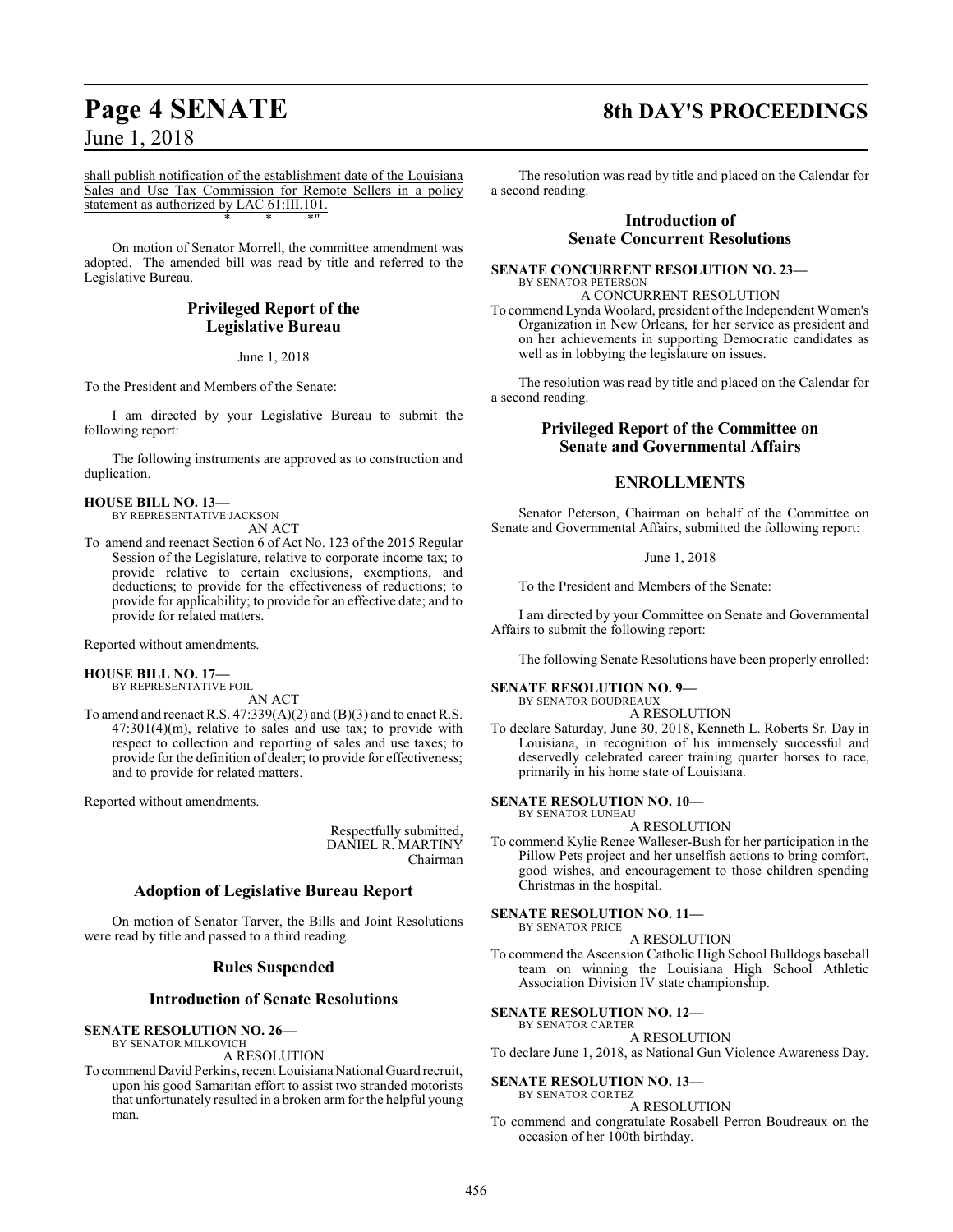# **8th DAY'S PROCEEDINGS Page 5 SENATE**

# June 1, 2018

#### **SENATE RESOLUTION NO. 14—**

BY SENATOR JOHN SMITH A RESOLUTION

To commend Jerry C. Waller on being sworn in as the chief of police of Anacoco, Louisiana.

**SENATE RESOLUTION NO. 15—** BY SENATOR JOHN SMITH

A RESOLUTION

To commend Fort Polk Fire Chief Emeritus Michael L. Kuk for being inducted into the Military Firefighter Heritage Foundation Hall of Fame.

#### **SENATE RESOLUTION NO. 16—** BY SENATOR MORRELL

A RESOLUTION

To urge and request BP P.L.C. to institute medical monitoring and treatment, and to publish advisory medical protocols to all Louisiana residents and clean-up workers who were exposed to chemicals related to the Deepwater Horizon oil spill.

#### **SENATE RESOLUTION NO. 17—** BY SENATOR WALSWORTH

A RESOLUTION

To commend Lieutenant Julie Lewis and Captain Tommy Lewis upon their retirement.

> Respectfully submitted, KAREN CARTER PETERSON Chairman

The foregoing Senate Resolutions were signed by the President of the Senate and presented to the Secretary of State by the Secretary.

#### **Message to the Secretary of State**

#### **SIGNED SENATE CONCURRENT RESOLUTIONS**

June 1, 2018

To the Honorable Secretary of State:

The President of the Senate and the Speaker of the House of Representatives have signed the following Senate Concurrent Resolutions:

#### **SENATE CONCURRENT RESOLUTION NO. 5—** BY SENATOR LONG

A CONCURRENT RESOLUTION To commend Russ Springer on being named to the 2018 Louisiana Sports Hall of Fame.

#### **SENATE CONCURRENT RESOLUTION NO. 6—**

BY SENATOR LONG AND REPRESENTATIVE STEFANSKI A CONCURRENT RESOLUTION

To commend Lewis Cook on being named to the 2018 Louisiana Sports Hall of Fame.

#### **SENATE CONCURRENT RESOLUTION NO. 7—** BY SENATOR LONG AND REPRESENTATIVE EMERSON

A CONCURRENT RESOLUTION To commend and congratulate Brandon Stokley on being named to the 2018 Louisiana Sports Hall of Fame.

#### **SENATE CONCURRENT RESOLUTION NO. 8—** BY SENATOR LONG AND REPRESENTATIVE HILFERTY

A CONCURRENT RESOLUTION

To commend Steve Gleason on receiving the 2018 Dave Dixon Louisiana Sports Leadership Award.

#### **SENATE CONCURRENT RESOLUTION NO. 12—**

BY SENATOR MILLS AND REPRESENTATIVES BARRAS, HUVAL AND **MIGUEZ** 

## A CONCURRENT RESOLUTION

To express the sincere condolences of the Legislature of Louisiana to the family and friends of Byron Terrell Dore upon his passing and to express support for the dedication of a flagpole installed in his honor at the Department of Wildlife and Fisheries Law Enforcement Training and Emergency Response Complex.

#### **SENATE CONCURRENT RESOLUTION NO. 10—**

BY SENATOR MORRELL AND REPRESENTATIVE LEGER A CONCURRENT RESOLUTION

To express the sincere condolences of the Legislature of Louisiana upon the passing of an exceptional public servant and friend, Clare Jupiter, former Orleans Parish Civil District Court Judge.

#### **SENATE CONCURRENT RESOLUTION NO. 11—** BY SENATOR LONG AND REPRESENTATIVE STEVE CARTER A CONCURRENT RESOLUTION

To commend Jerry Simmons on being named to the 2018 Louisiana Sports Hall of Fame Induction Class.

**SENATE CONCURRENT RESOLUTION NO. 13—**<br>BY SENATORS THOMPSON, ALARIO, ALLAIN, APPEL, BARROW,<br>BISHOP, BOUDREAUX, CARTER, CHABERT, CLAITOR, COLOMB, CORTEZ, DONAHUE, ERDEY, FANNIN, GATTI, HEWITT, JOHNS,<br>LAFLEUR, LAMBERT, LONG, LUNEAU, MARTINY, MILKOVICH,<br>MILLS,MIZELL,MORRELL,MORRISH,PEACOCK,PERRY,PETERSON, PRICE, RISER, GARY SMITH, JOHN SMITH, TARVER, WALSWORTH,<br>WARD AND WHITE AND REPRESENTATIVES ABRAHAM,<br>ABRAMSON, AMEDEE, ANDERS, ARMES, BACALA, BAGLEY, BAGNERIS, BARRAS, BERTHELOT, BILLIOT, BISHOP, BOUIE, BRASS,<br>CHAD BROWN, TERRY BROWN, CARMODY, CARPENTER, GARY<br>CARTER, ROBBY CARTER, STEVE CARTER, CHANEY, CONNICK, COUSSAN, COX, CREWS, CROMER, DAVIS, DEVILLIER, DUPLESSIS, DWIGHT, EDMONDS, EMERSON, FALCONER, FOIL, FRANKLIN, GARDEN, GARDEN, GARDEN, HARRIS, LANCE HARRIS, HAVARD, HAZEL, HENRY, HENSGENS, HILFERTY, HILL, HODGES, HOFFMANN,

#### A CONCURRENT RESOLUTION

To commend Danny Wilson on his forty-fifth service anniversary at AT&T Louisiana.

#### **SENATE CONCURRENT RESOLUTION NO. 15—**

BY SENATORS ALARIO, ALLAIN, APPEL, BARROW, BISHOP, BOUDREAUX, CARTER, CHABERT, CLAITOR, COLOMB, CORTEZ, DONAHUE, ERDEY, FANNIN, GATTI, HEWITT, JOHNS, LAFLEUR, LAMBERT, LONG, LUNEAU, MARTINY, MILKOVICH, MILLS, MIZELL,<br>MORRELL, MORRISH, PEACOCK, PERRY, PETERSON, PRICE, RISER,<br>GARY SMITH, JOHN SMITH, TARVER, THOMPSON, WALSWORTH,<br>WARD AND WHITE AND REPRESENTATIVES ABRAHAM,<br>BRAMSON, COUSSAN, COX, CREWS, CROMER, DAVIS, DEVILLIER, DUPLESSIS,<br>DWIGHT, EDMONDS, EMERSON, FALCONER, FOIL, FRANKLIN,<br>GAINES, GAROFALO, GISCLAIR, GLOVER, GUINN, HALL, JIMMY<br>HARRIS, LANCE HARRIS, HAVARD, HAZEL, HENRY, HENSGENS,<br>HIL HUNTER, HUVAL, IVEY, JACKSON, JAMES, JEFFERSON, JENKINS,<br>JOHNSON, JONES, JORDAN, NANCY LANDRY, TERRY LANDRY,<br>LEBAS, LEGER, LEOPOLD, LYONS, MACK, MAGEE, MARCELLE,<br>MARINO, MCFARLAND, MIGUEZ, DUSTIN MILLER, GREGORY